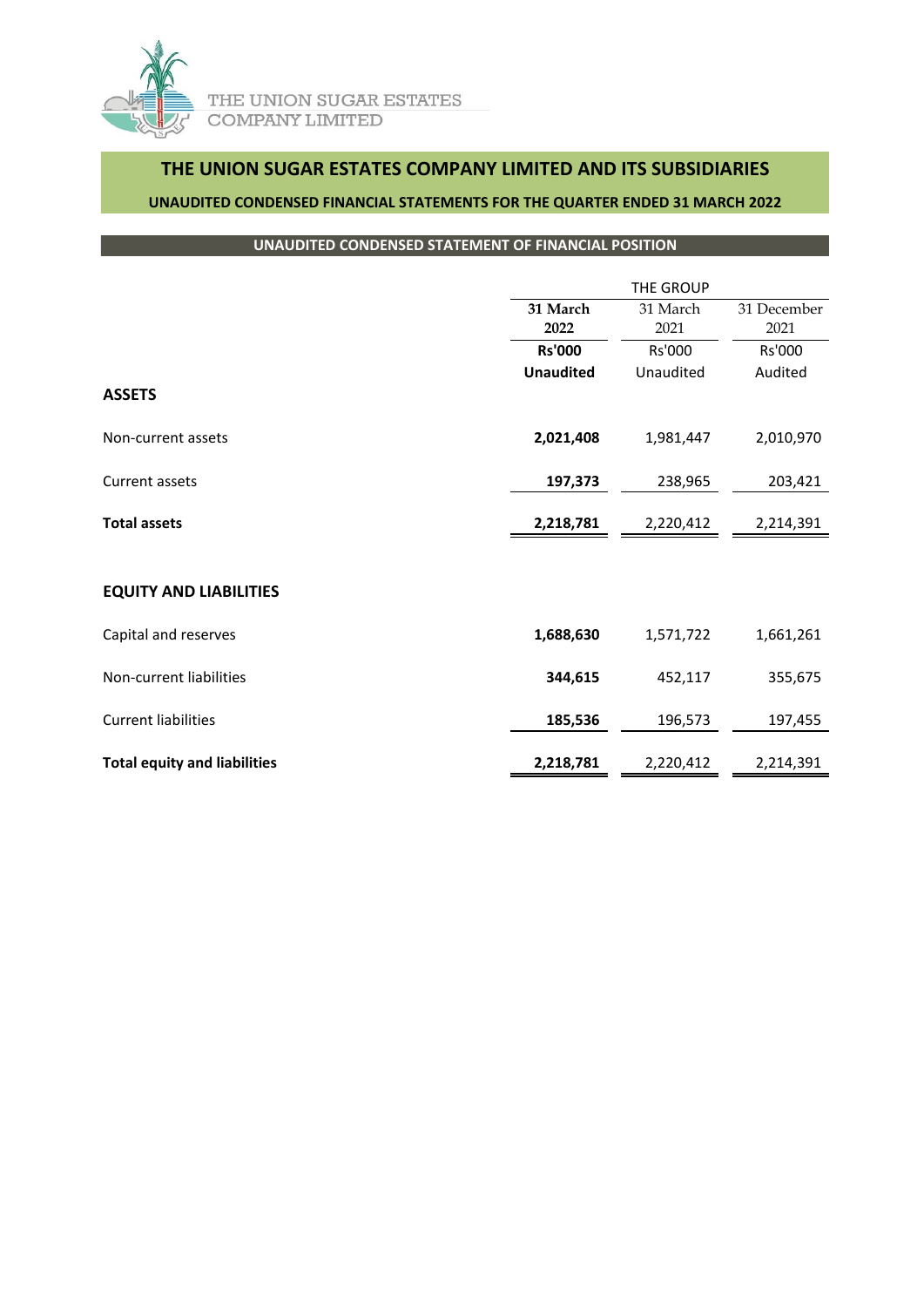# **THE UNION SUGAR ESTATES COMPANY LIMITED AND ITS SUBSIDIARIES UNAUDITED CONDENSED FINANCIAL STATEMENTS FOR THE QUARTER ENDED 31 MARCH 2022**

## **UNAUDITED CONDENSED STATEMENT OF PROFIT OR LOSS AND OTHER COMPREHENSIVE INCOME**

|                                                       |     | <b>THE GROUP</b> |                  |                     |
|-------------------------------------------------------|-----|------------------|------------------|---------------------|
|                                                       |     | Quarter ended    | Year Ended       |                     |
|                                                       |     | 31 March<br>2022 | 31 March<br>2021 | 31 December<br>2021 |
|                                                       |     | <b>Rs'000</b>    | Rs'000           | Rs'000              |
|                                                       |     | <b>Unaudited</b> | Unaudited        | Audited             |
| Revenue                                               |     | 6,086            | 12,844           | 188,081             |
| Operating (loss)/profit                               |     | (9,402)          | (5, 729)         | 32,721              |
| Other income                                          |     | 4,271            | 3,259            | 15,233              |
| Share of result of associates                         |     | 337              | 764              | 684                 |
| Loss on disposal of subsidiary                        |     |                  |                  | (4,677)             |
| Profit on disposal of land                            |     | 39,602           | 20,320           | 69,241              |
| Profit before finance costs                           |     | 34,808           | 18,614           | 113,202             |
| Finance costs                                         |     | (4, 952)         | (5,093)          | (20, 989)           |
| Profit before taxation                                |     | 29,856           | 13,522           | 92,213              |
| Taxation                                              |     | (2,776)          | 313              | (5,091)             |
| Profit from continuing operations                     |     | 27,080           | 13,834           | 87,122              |
| Loss from discontinued operations                     |     |                  | (527)            | (2, 258)            |
| Profit for the period/year                            |     | 27,080           | 13,307           | 84,864              |
| Other comprehensive income/(loss) for the period/year |     | 115              | (4, 101)         | 41,491              |
| Total comprehensive income for the period/year        |     | 27,195           | 9,206            | 126,355             |
| <b>Results attributable to:</b>                       |     |                  |                  |                     |
| Owners of the parent                                  |     | 27,080           | 13,307           | 84,864              |
| Non-controlling interests                             |     | 27.080           | 13.307           | 84.864              |
| Total comprehensive income attributable to:           |     |                  |                  |                     |
| Owners of the parent                                  |     | 27,195           | 9,206            | 126,355             |
| Non-controlling interests                             |     |                  |                  |                     |
|                                                       |     | 27,195           | 9,206            | 126,355             |
| Earnings per share                                    |     |                  |                  |                     |
| - Continuing operations                               | Rs. | 1.43             | 0.73             | 4.61                |
| - Continuing and discontinued operations              | Rs. | 1.43             | 0.70             | 4.49                |
| Number of ordinary shares ('000)                      |     | 18,900           | 18,900           | 18,900              |
|                                                       |     |                  |                  |                     |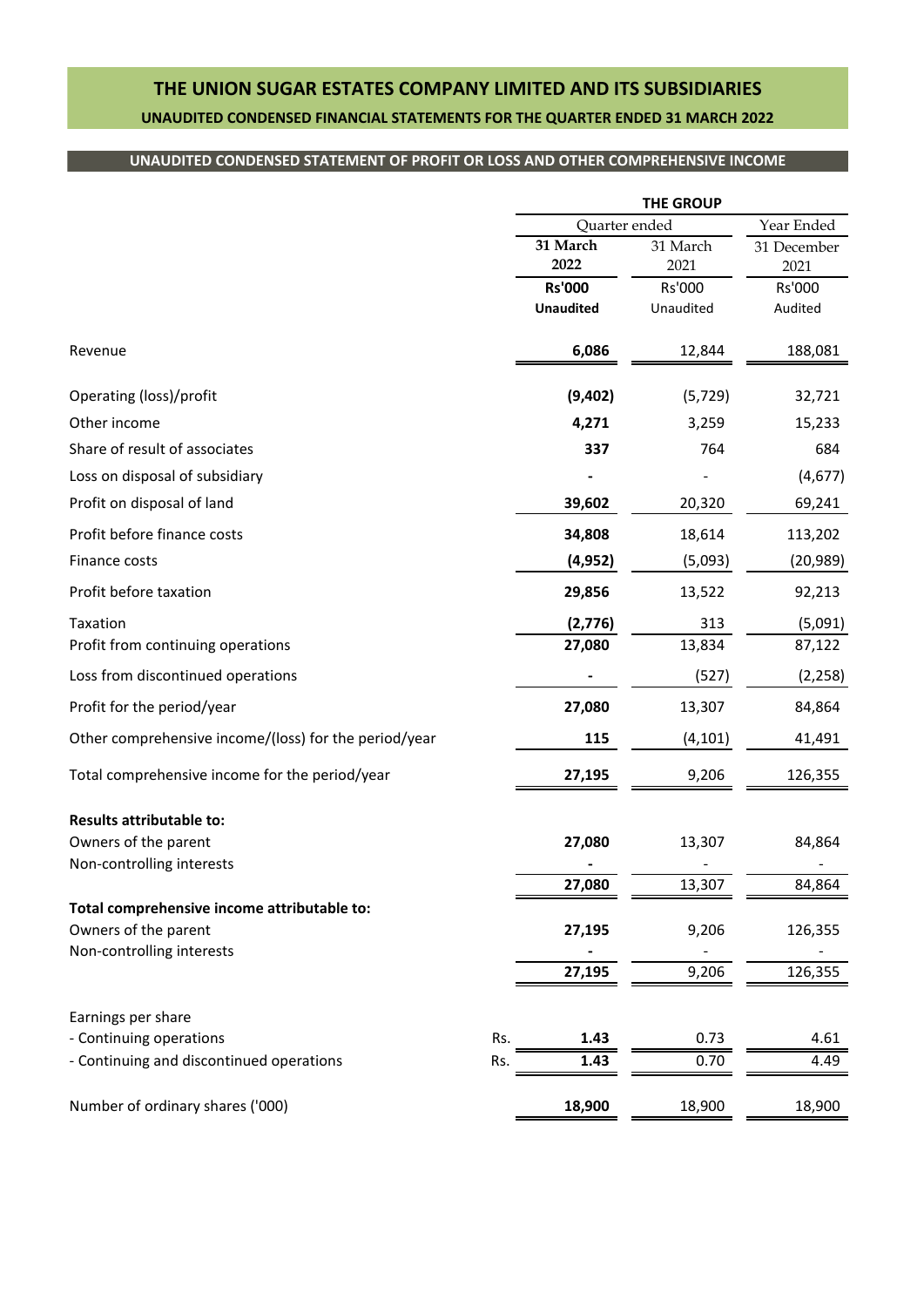## **THE UNION SUGAR ESTATES COMPANY LIMITED AND ITS SUBSIDIARIES**

#### **UNAUDITED CONDENSED FINANCIAL STATEMENTS FOR THE QUARTER ENDED 31 MARCH 2022**

### **UNAUDITED CONDENSED STATEMENT OF CHANGES IN EQUITY**

|                                                                                                                                           | <b>Stated</b><br>capital | <b>Revaluation</b><br>and other<br>reserves | Retained<br>earnings/<br>(accumulated<br>losses) | <b>Total</b><br>equity |
|-------------------------------------------------------------------------------------------------------------------------------------------|--------------------------|---------------------------------------------|--------------------------------------------------|------------------------|
| <b>THE GROUP</b>                                                                                                                          | <b>Rs'000</b>            | <b>Rs'000</b>                               | <b>Rs'000</b>                                    | <b>Rs'000</b>          |
| Balance at 1 January 2022                                                                                                                 | 1,890                    | 1,603,549                                   | 55,822                                           | 1,661,261              |
| Profit for the period                                                                                                                     |                          |                                             | 27,080                                           | 27,080                 |
| Other comprehensive income for the period                                                                                                 |                          | 115                                         |                                                  | 115                    |
| Total comprehensive income for the period                                                                                                 |                          | 115                                         | 27,080                                           | 27,195                 |
| Revaluation surplus released on disposal of land<br>Revaluation surplus released on depreciation of property, plant and equipment, net of |                          | (38, 100)                                   | 38,100                                           |                        |
| deferred tax                                                                                                                              |                          | (849)                                       | 1,023                                            | 174                    |
| Balance at 31 March 2022                                                                                                                  | 1,890                    | 1,564,715                                   | 122,025                                          | 1,688,630              |
| Balance at 1 January 2021                                                                                                                 | 1,890                    | 1,684,557                                   | (123, 931)                                       | 1,562,516              |
| Profit for the period                                                                                                                     |                          |                                             | 13,307                                           | 13,307                 |
| Other comprehensive loss for the period                                                                                                   |                          | (4, 101)                                    |                                                  | (4, 101)               |
| Total comprehensive income for the period                                                                                                 |                          | (4, 101)                                    | 13,307                                           | 9,206                  |
| Revaluation surplus released on disposal of land<br>Revaluation surplus released on depreciation of property, plant and equipment, net of |                          | (15, 955)                                   | 15,955                                           |                        |
| deferred tax                                                                                                                              |                          | (211)                                       | 211                                              |                        |
| Balance at 31 March 2021                                                                                                                  | 1,890                    | 1,664,290                                   | (94, 458)                                        | 1,571,722              |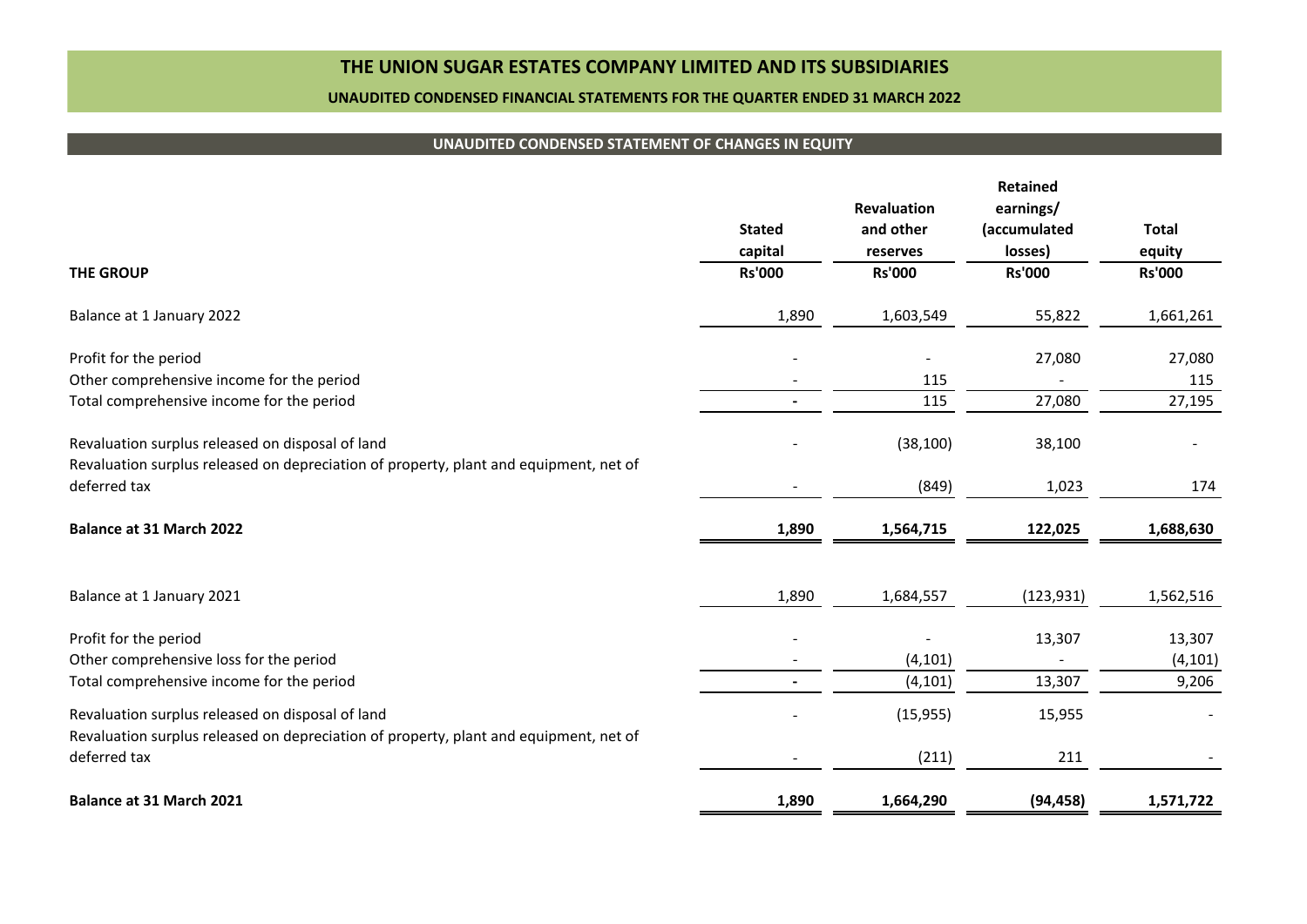# **THE UNION SUGAR ESTATES COMPANY LIMITED AND ITS SUBSIDIARIES UNAUDITED CONDENSED FINANCIAL STATEMENTS FOR THE QUARTER ENDED 31 MARCH 2022**

### **UNAUDITED CONDENSED STATEMENT OF CASHFLOWS**

|                                       |                  | <b>THE GROUP</b> |                     |  |
|---------------------------------------|------------------|------------------|---------------------|--|
|                                       |                  | Quarter ended    |                     |  |
|                                       | 31 March<br>2022 | 31 March<br>2021 | 31 December<br>2021 |  |
|                                       | <b>Rs'000</b>    | Rs'000           | Rs'000              |  |
|                                       | <b>Unaudited</b> | Unaudited        | Audited             |  |
| Net cash used in operating activities | (2, 203)         | (32, 137)        | (20, 708)           |  |
| Net cash from investing activities    | 78,196           | 39,023           | 47,167              |  |
| Net cash used in financing activities | (32, 498)        | (2,660)          | (10, 341)           |  |
| Increase in cash and cash equivalents | 43,495           | 4,226            | 16,118              |  |
| Movement in cash and cash equivalents |                  |                  |                     |  |
| At 1 January,                         | (2,783)          | (18,901)         | (18,901)            |  |
| Increase                              | 43,495           | 4,226            | 16,118              |  |
| At 31 March/31 December,              | 40,712           | (14, 675)        | (2,783)             |  |